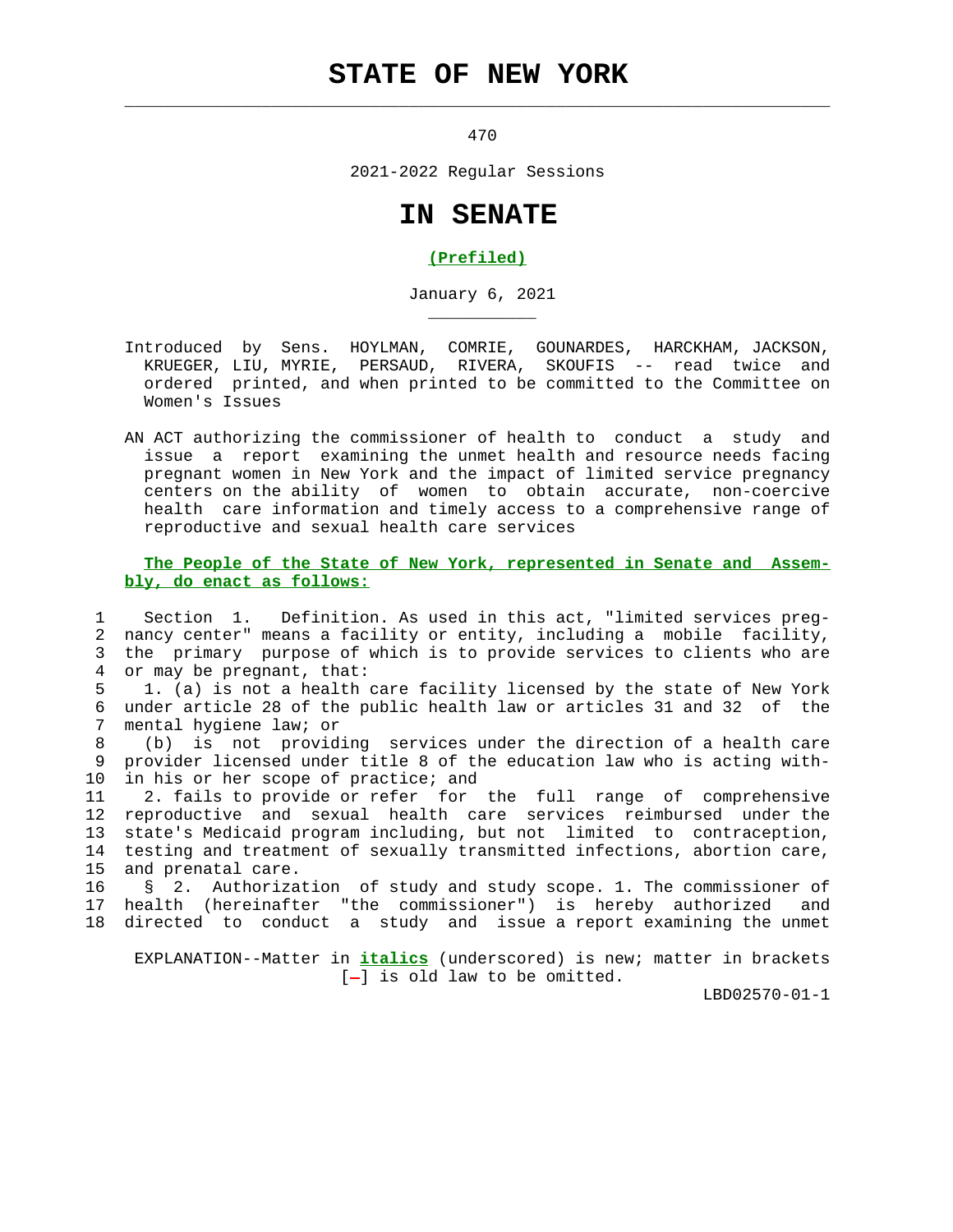1 health and resource needs facing pregnant women in New York and the 2 impact of limited service pregnancy centers on the ability of women to 3 obtain accurate, non-coercive health care information and timely access 4 to a comprehensive range of reproductive and sexual health care services 5 in alignment with their health care needs and that supports personal 6 decision-making. 7 2. The commissioner may request, and shall receive upon request, data 8 and information from such entities and other relevant sources to meet<br>9 the purposes of the study. This information shall include but not be the purposes of the study. This information shall include but not be 10 limited to: 11 (a) what state and/or federal funds or tax or other subsidies, if any, 12 are directly or indirectly allocated to limited service pregnancy 13 centers in the state and the names and locations of such organizations 14 receiving government funding; 15 (b) whether the limited service pregnancy centers in the state are 16 part of larger umbrella organizations that operate limited service preg- 17 nancy centers across the country, and if so, whether those umbrella 18 organizations receive state and/or federal funding; 19 (c) the services provided by limited service pregnancy centers and 20 what services are most frequently sought at limited service pregnancy 21 centers; 22 (d) the number of women who access services at limited service preg- 23 nancy centers, the geographic regions in which each woman accessing the 24 services of these centers resides, the distance to the nearest licensed 25 medical facility providing these services, the prices charged for such 26 services, and the basic demographic information about each woman, 27 including race, age, and marital status. Basic demographic information 28 included in any report shall be published in the aggregate so that it is 29 impossible to identify any particular individual; 30 (e) whether pregnancy centers hold themselves out to the public, 31 either in person, through community participation or events or through 32 their advertising or websites, as medical facilities or entities in 33 which comprehensive, all-options pregnancy counseling is provided; 34 (f) whether women seeking or accessing services at limited service 35 pregnancy centers are seeking comprehensive options counseling or 36 services at medical facilities and whether women have experienced a 37 delay in receiving health care, including abortion or the initiation of 38 prenatal care, due to a visit to a limited service pregnancy center; 39 (g) whether limited service pregnancy centers enroll women in any 40 public benefits programs or connect women to other services, and if so, 41 which services limited service pregnancy centers connect women to; 42 (h) the nature of information given to clients or potential clients at 43 pregnancy centers and the nature of limited service pregnancy centers' 44 operational manuals, handbooks or guidelines in connection to the 45 provision of services to clients; 46 (i) the number of state-certified medical professionals on staff or 47 volunteering at limited service pregnancy centers and the number who are 48 providing medical services or counseling on site during regular business 49 hours at limited service pregnancy centers and whether pregnancy centers 50 inform women whether or not they have any medical professionals on the 51 premises, on staff, or in a volunteer capacity; and 52 (j) whether limited service pregnancy centers collect medical informa-

 53 tion and what other information is collected upon intake, how limited 54 service pregnancy centers handle medical and other client records, and 55 whether the medical records are in compliance with federal and state 56 requirements governing medical privacy.